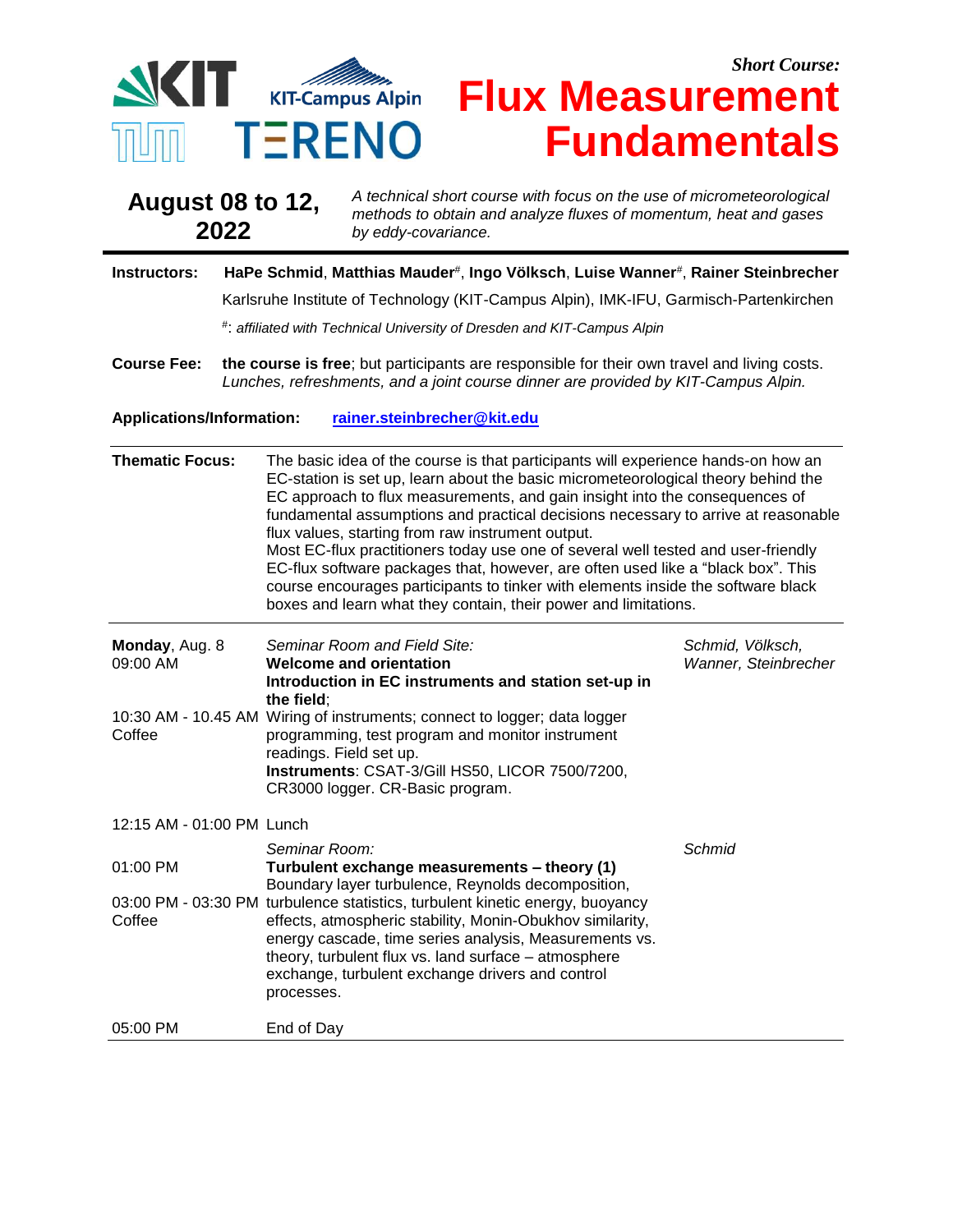| Tuesday, Aug. 9<br>09:00 AM   | Seminar Room:<br>Turbulent exchange measurements - theory (2)<br>(continued)                                                                                                                                     | Schmid                                   |
|-------------------------------|------------------------------------------------------------------------------------------------------------------------------------------------------------------------------------------------------------------|------------------------------------------|
| 10:30 AM - 10.45 AM<br>Coffee | Coffee                                                                                                                                                                                                           |                                          |
| 12:15 AM - 01:00 PM           | Lunch                                                                                                                                                                                                            |                                          |
| 01:00 PM                      | Field site:<br>Group: download data and check system; preview data                                                                                                                                               | Schmid, Völksch,<br>Wanner, Steinbrecher |
| 03:00 AM - 03:30 PM<br>Coffee | Seminar Room:<br>Calculations of turbulence statistics (R-Software):<br>mean and fluctuations; variance, turbulence intensity;<br>TKE; covariance; lagged covariance function;<br>momentum, heat and gas fluxes; | Wanner, Schmid                           |
| 05:00 PM                      | End                                                                                                                                                                                                              |                                          |
| Wednesday, Aug 10<br>09:00 AM | Field site:<br>Group: download data and check system; preview data                                                                                                                                               | Völksch, Wanner                          |
| 09:30 AM                      | Seminar Room:<br><b>Flux calculations (1)</b><br>Coordinate rotations; Schotanus correction; WPL<br>conversion;                                                                                                  | Schmid, Wanner                           |
| 10:30 AM - 10.45 AM<br>Coffee |                                                                                                                                                                                                                  |                                          |
| 12:15 AM - 01:00 PM           | Lunch                                                                                                                                                                                                            |                                          |
| 01:00 PM                      | Seminar Room:<br><b>Flux calculations (2)</b><br>stationarity; detrending; block-averaging; impact of                                                                                                            | Schmid, Wanner                           |
| 03:00 PM - 03:30 PM<br>Coffee | varying average interval;                                                                                                                                                                                        |                                          |
| 05:00 PM                      | End of Day                                                                                                                                                                                                       |                                          |